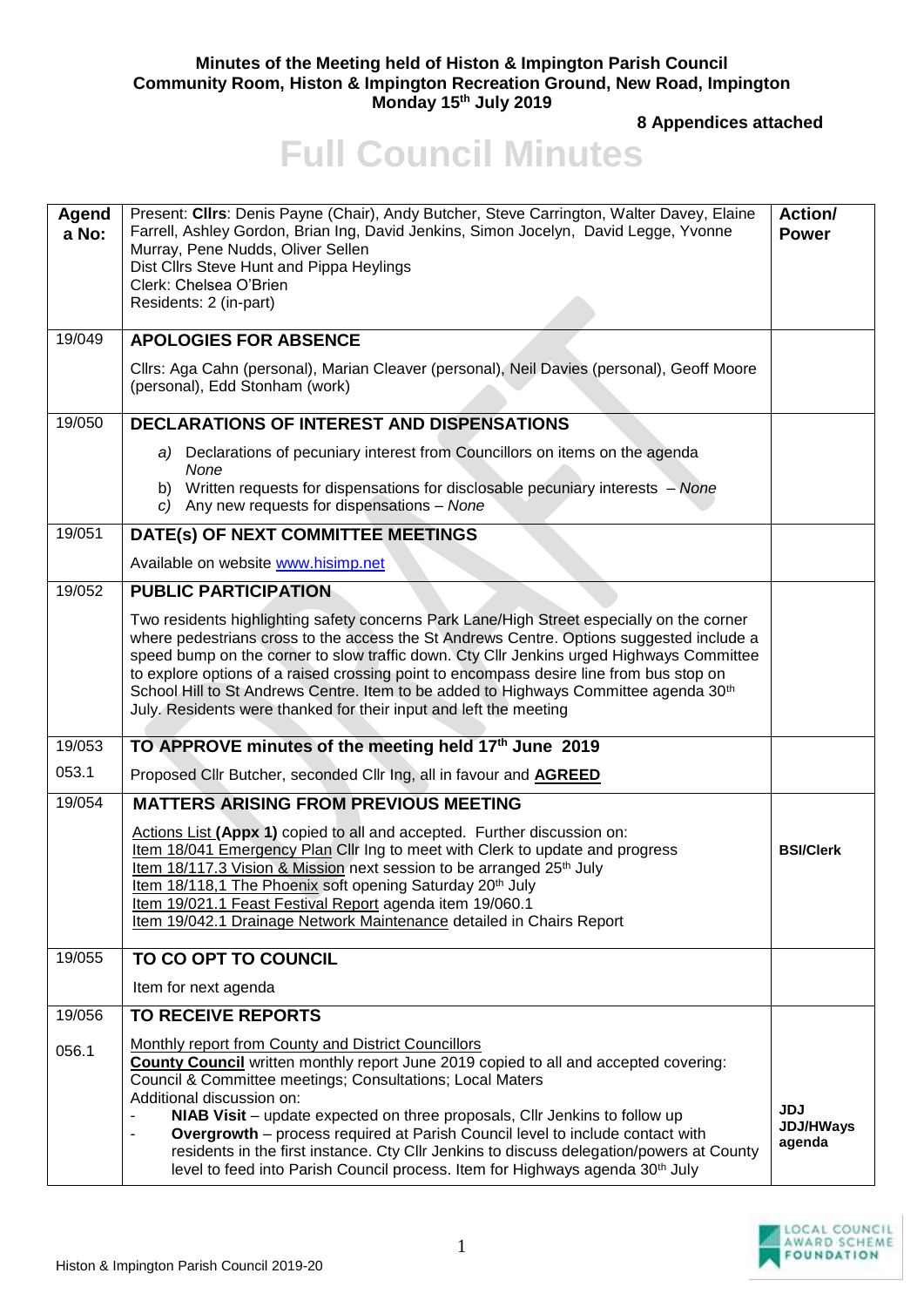|        | District Council no monthly report available at the meeting. Cllrs Hunt and Heylings<br>verbally updated on: New CEO; street cleaning/litter; dog bin success, Home Close;<br>A14; A428; Planning Department 25% vacancy |                  |
|--------|--------------------------------------------------------------------------------------------------------------------------------------------------------------------------------------------------------------------------|------------------|
|        | Additional discussion on:                                                                                                                                                                                                |                  |
|        | Street Cleansing - restructured into five zone teams covering all of the SCDC<br>$\blacksquare$                                                                                                                          |                  |
|        | service area including consolidation of bin and dog waste rounds                                                                                                                                                         |                  |
|        | <b>Collection of hazardous waste</b> – out of hours service being clarified<br>$\overline{\phantom{a}}$                                                                                                                  |                  |
|        | A14 - Highways England have opted to appeal stricter threshold conditions applied<br>$\blacksquare$                                                                                                                      |                  |
|        |                                                                                                                                                                                                                          |                  |
|        | by SCDC. Improved communication with HE and residents noted. Works underway                                                                                                                                              |                  |
|        | with HE, SCDC and residents to restore landscaping in Histon, Impington and                                                                                                                                              |                  |
|        | <b>Orchard Park</b>                                                                                                                                                                                                      |                  |
|        | A428 Upgrade – contract awarded to HE, need for stronger environmental<br>$\blacksquare$                                                                                                                                 |                  |
|        | commitment and improved communication to be made by HE in their plans                                                                                                                                                    |                  |
|        | Planning Department - 25% vacancy, 140 applications per officer a week. Evolving<br>$\blacksquare$                                                                                                                       |                  |
|        | to shared services with Cambridge City Council within 2 months. Cllr Heylings to seek                                                                                                                                    |                  |
|        | update on School Hill application and determination process. Milton Road                                                                                                                                                 |                  |
|        | application extension requested by Carter Jonas to seek clarity on facilities and                                                                                                                                        |                  |
|        | commitment from Parish Council                                                                                                                                                                                           |                  |
|        | Sheltered Housing - opportunity to provide with refurbished IT equipment, Cllr<br>$\qquad \qquad \blacksquare$                                                                                                           |                  |
|        | Heylings to work with Histon & Impington Town Charity to progress                                                                                                                                                        | <b>Dist Cllr</b> |
|        |                                                                                                                                                                                                                          | <b>Heylings</b>  |
|        |                                                                                                                                                                                                                          |                  |
| 056.2  | Clerk's Report (Pg 1/2) (Appx 2) copied to all and accepted.                                                                                                                                                             |                  |
|        | Decision: to agree Head Groundsman to work bank holiday Monday 26th August                                                                                                                                               |                  |
|        | due to rescheduling of cricket matches to facilitate Friends of The Rec event at the                                                                                                                                     |                  |
|        | Recreation Ground 5 <sup>th</sup> July. Agreement required as per condition of employment                                                                                                                                |                  |
|        | contract. Proposed Cllr Butcher, seconded Cllr Sellen, all in favour, 1 abstention,                                                                                                                                      |                  |
|        | <b>AGREED</b>                                                                                                                                                                                                            |                  |
| 056.3  | Chairs Report (Appx 3) copied to all and accepted. Additional discussion on:                                                                                                                                             |                  |
|        | Climate Emergency aim for Council to double tree planting on Parish owned land.                                                                                                                                          |                  |
|        | Cllr Nudds confirmed tree and hedge planting identified this year at Manor Park and                                                                                                                                      |                  |
|        | The Copse                                                                                                                                                                                                                |                  |
|        | Environment Committee to consider value of green open space in the village, item for<br>$\qquad \qquad \blacksquare$                                                                                                     | Env Agenda       |
|        | next agenda                                                                                                                                                                                                              |                  |
|        | Challenge Committees to 'think green' - tree planting, install more cycle stands etc<br>$\overline{\phantom{a}}$                                                                                                         |                  |
|        | Grant incentive grant from SCDC opening end of the month<br>$\overline{\phantom{a}}$                                                                                                                                     |                  |
|        | More detailed discussion at Vision & Mission session Thursday 25 <sup>th</sup> July                                                                                                                                      |                  |
|        | Invitation to Histon & Impington Youth Eco Council to present at September Full<br>$\blacksquare$                                                                                                                        |                  |
|        | Council noted                                                                                                                                                                                                            |                  |
|        | <b>Brook Mitigation</b> meeting to be confirmed with Pat Matthews                                                                                                                                                        |                  |
| 056.4  | <b>Working Group/Task &amp; Finish Groups Reports</b>                                                                                                                                                                    |                  |
|        | Neighbourhood Plan Task & Finish consultation underway for both the Neighbourhood                                                                                                                                        |                  |
|        | Plan and Village Design Statement. Cllr Jenkins urged all to comment, comments to be                                                                                                                                     |                  |
|        | submitted by 31 <sup>st</sup> July. Planning Committee to write to express support. Presentation at St                                                                                                                   |                  |
|        | Andrews Centre 1 <sup>st</sup> July commended, thanks recorded to all involved. Dist Cllr Heylings to                                                                                                                    | <b>Dist Cllr</b> |
|        | pass back to SCDC                                                                                                                                                                                                        | <b>Heylings</b>  |
|        | A14 Action Group (Appx 4) – provided to all. Cllr Jocelyn verbally updated on MP Lucy                                                                                                                                    |                  |
|        | Frazer planning to submit representation in support of residents and District Council to                                                                                                                                 |                  |
|        | appeal. Leaflet drop with details how to stay informed planned A14 works undertaken                                                                                                                                      |                  |
|        | Kings Meadow Working Party - meeting due 17th July 2019                                                                                                                                                                  |                  |
|        | <b>Newsletter Editorial</b> – next meeting due 20 <sup>th</sup> August, copy deadline 9 September                                                                                                                        |                  |
| 056.5  | <b>Committee Chair Reports</b>                                                                                                                                                                                           |                  |
|        | <b>Employment Committee</b> – next meeting to be confirmed                                                                                                                                                               |                  |
|        | Recreation Committee - next meeting 5th August 2019                                                                                                                                                                      |                  |
|        |                                                                                                                                                                                                                          |                  |
|        |                                                                                                                                                                                                                          |                  |
| 19/057 | TO ACCEPT COMMITTEE REPORTS note actions and agree                                                                                                                                                                       |                  |
| 057.1  | <b>Planning Committee</b> – draft minutes $2^{nd}$ July provided to all and accepted. Next meetings                                                                                                                      |                  |
|        | due 23rd July, 13th August                                                                                                                                                                                               |                  |
|        |                                                                                                                                                                                                                          |                  |
| 057.2  | <b>Environment Committee</b> – workshop held 18 <sup>th</sup> June; walkabout $20^{th}$ June. Next meeting                                                                                                               |                  |
|        | 27 <sup>th</sup> August                                                                                                                                                                                                  |                  |
|        | To approve spend for infill of pedestrian crossing area at The Village Green, and to                                                                                                                                     |                  |
|        | delegate to nominated Councillor(s) working with the Clerk to progress. One quote received,                                                                                                                              |                  |
|        |                                                                                                                                                                                                                          |                  |

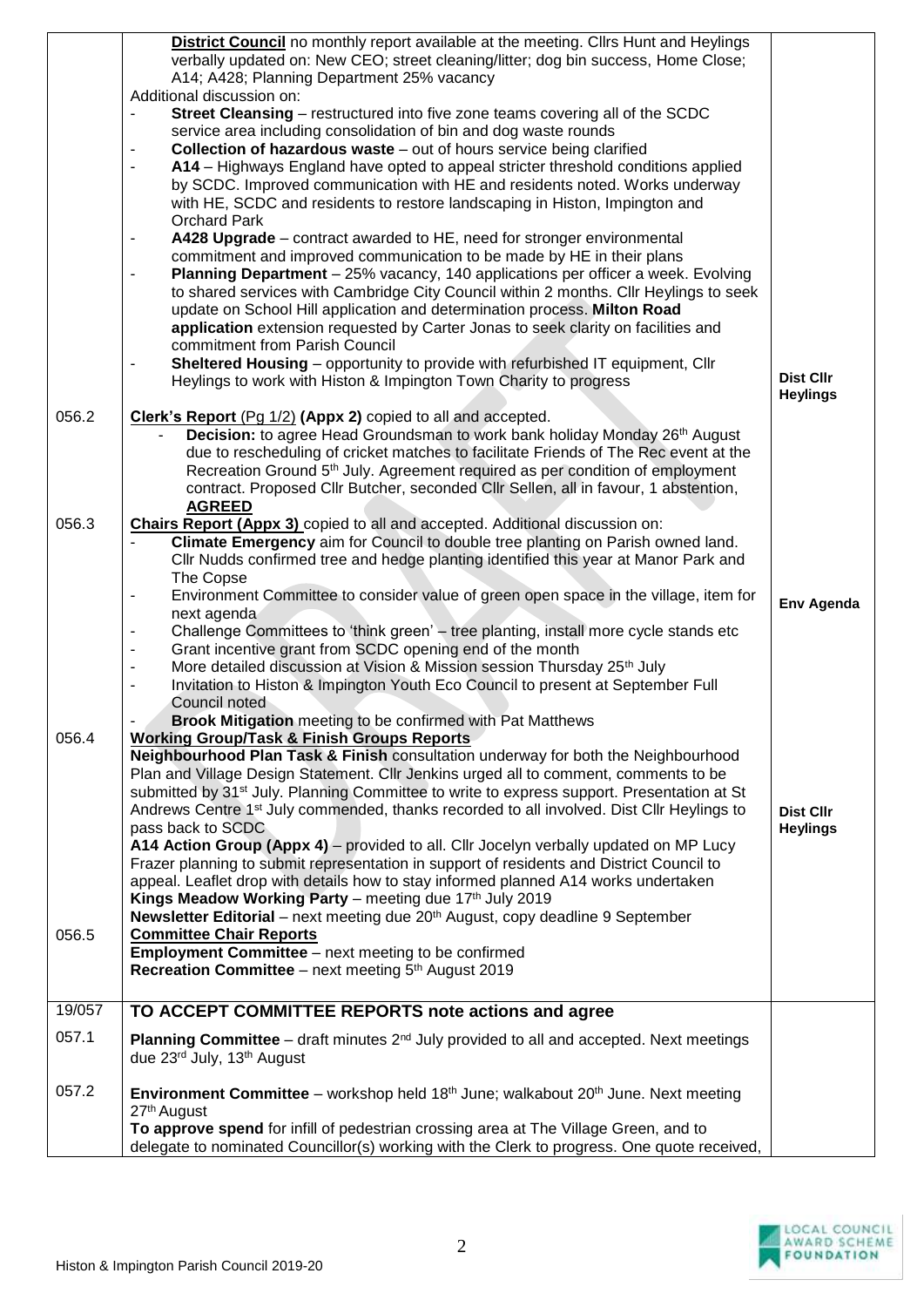| 060.1          | <b>Feast Market Report</b> provided to all (Appx 8) Author Cllr Payne verbally thanked the<br>organising team for efforts in organising a smooth set-up. Clerk to formally write to all<br>involved. AGREED to run surveys on the website to achieve a larger sample size of data to<br>be carried forward into 3 years plans.                                                                                                                                                                                      | <b>Clerk</b>            |
|----------------|---------------------------------------------------------------------------------------------------------------------------------------------------------------------------------------------------------------------------------------------------------------------------------------------------------------------------------------------------------------------------------------------------------------------------------------------------------------------------------------------------------------------|-------------------------|
| 19/060         | <b>OTHER MATTERS</b>                                                                                                                                                                                                                                                                                                                                                                                                                                                                                                |                         |
| 059.2          | circulation<br>Other Correspondence none                                                                                                                                                                                                                                                                                                                                                                                                                                                                            |                         |
| 059.1          | Circulation File available on request. AGREED Clerk to trial electronic file for email                                                                                                                                                                                                                                                                                                                                                                                                                              |                         |
| 19/059         | <b>RECENT CORRESPONDENCE</b>                                                                                                                                                                                                                                                                                                                                                                                                                                                                                        |                         |
| 058.5<br>058.6 | Approve payment of outstanding accounts Proposed Cllr Butcher, seconded Cllr Ing, all<br>in favour AGREED<br><b>Amounts paid in noted</b>                                                                                                                                                                                                                                                                                                                                                                           |                         |
| 058.4          | Delegated payment of accounts noted                                                                                                                                                                                                                                                                                                                                                                                                                                                                                 |                         |
| 058.3          | For Decision: Committees agree to produce 3 year plans using template and narrative<br>formulated by FLA, for receipt by FLA in advance of its meeting due 28 <sup>th</sup> October. Paper<br>provided to all (Appx 7) Cllr Jenkins agreed to meet with each Committee Chair to<br>progress. Cllr Payne emphasised need for each Committee to progress Annual Plans as<br>part of Local Council Award Scheme criteria.                                                                                              | <b>JDJ</b>              |
| 058.2          | For Decision: Committees to accept responsibility to produce 3 year plan in accordance<br>with paper sanctioned by FLA Committee. Paper provided to all (Appx 6). All in favour to<br>accept, paper to form appendix to all Committee terms of reference                                                                                                                                                                                                                                                            |                         |
| 058.1          | Finance Legal & Administration Committee $-$ draft minutes $8th$ July provided to all and<br>accepted. Next meeting due 28th October 2019                                                                                                                                                                                                                                                                                                                                                                           |                         |
| 19/058         | TO RECEIVE FINANCE & ADMINISTRATION REPORT (Appx 2)                                                                                                                                                                                                                                                                                                                                                                                                                                                                 |                         |
|                | Community Park. Informal discussion session planned 29 <sup>th</sup> July for Parish Council to<br>discuss phased facilities for agreement at September Full Council. Further discussion<br>outlined:<br>Community consultation<br>$\bullet$<br>Need for costings prior to September meeting<br>$\bullet$<br>Level of facilities required by SCDC<br>$\bullet$                                                                                                                                                      | Next agenda             |
| 057.4          | <b>Community Park Sub Committee - informal meeting due 24th July</b><br>Project update paper provided to all (Appx 5). Applicant has requested time extension with<br>SCDC to enable more information to be collected with regards to facilities on the                                                                                                                                                                                                                                                             |                         |
|                | To sanction Highways Committee to produce and submit LHI 20/21 Application for<br>improvements to footpaths<br>To approve contribution from Histon & Impington Parish Council for further improvements<br>to village footpaths up to £20k<br>Following feedback from Feast Market, Highways Committee to produce and submit LHI<br>application for further footpath improvements, with a financial commitment of up to £20,000.<br>All in favour and <b>AGREED.</b> Item for next Highways agenda to identify paths | <b>H/Ways</b><br>Agenda |
| 057.3          | All in favour and <b>AGREED</b> to purchase Toro lawnmower at £500 for use around the villages<br>and the Burial Ground<br>Highways Committee - next meeting due 30th July 2019                                                                                                                                                                                                                                                                                                                                     |                         |
|                | To agree to purchase replacement 53cm rotary mower for use at The Burial Ground.<br>Three quotes received:<br>Toro 53cm lawnmower, 65lt grass box - £500<br>Stihl 53cm lawnmower, 70lt grass box - £832.00<br>Hayter 53cm lawnmower, 54lt grass box - £682.00                                                                                                                                                                                                                                                       |                         |
|                | second awaited. Agreed to delegate to Cllrs Moore and Nudds working with the Clerk to<br>accept best value quote and progress project. Proposed Cllr Carrington, seconded Cllr<br>Farrell all in favour and AGREED                                                                                                                                                                                                                                                                                                  |                         |